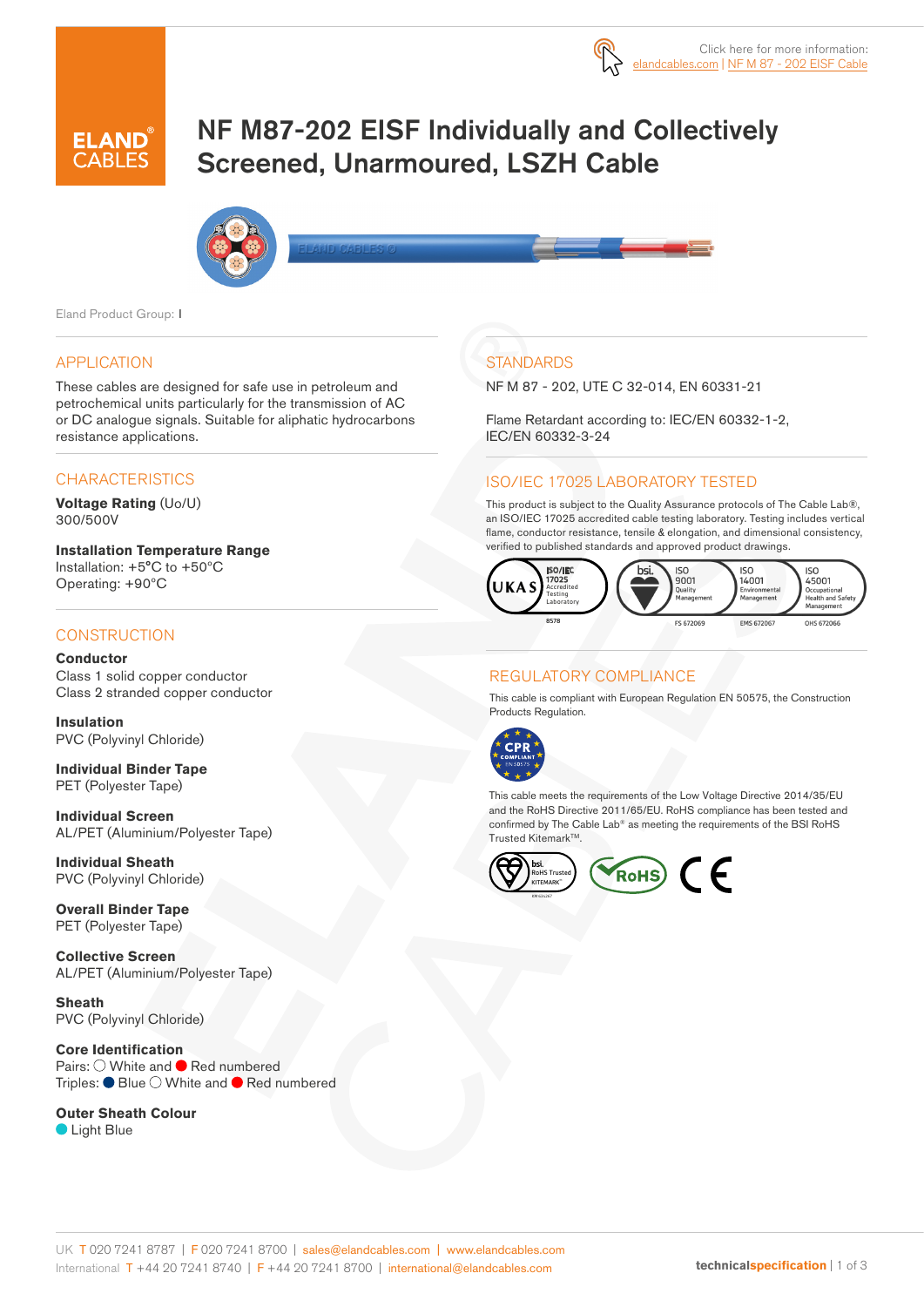

## DIMENSIONS

| ELAND PART NO.      | NO. OF<br>PAIRS/TRIPLE | NOMINAL CROSS SECTIONAL AREA<br>mm <sup>2</sup> | NOMINAL OVERALL DIAMETER<br>mm |
|---------------------|------------------------|-------------------------------------------------|--------------------------------|
| IEISF010005         | 1P                     | 0.5                                             | 6.1                            |
| <b>IEISF010088</b>  | 1P                     | 0.88                                            | 7.4                            |
| <b>IEISF01015</b>   | 1P                     | 1.5                                             | 8.3                            |
| IEISF01T0005        | 1T                     | 0.5                                             | 6.3                            |
| IEISF01T0088        | 1T                     | 0.88                                            | 7.7                            |
| IEISF01T015         | 1T                     | 1.5                                             | 8.7                            |
| IEISF020005         | 2P(Q)                  | 0.5                                             | 6.7                            |
| IEISF020088         | 2P(Q)                  | 0.88                                            | 8.5                            |
| IEISF02015          | 2P(Q)                  | 1.5                                             | 9.4                            |
| IEISF02T0005        | 2T                     | 0.5                                             | 10.9                           |
| IEISF02T0088        | 2T                     | 0.88                                            | 14.1                           |
| IEISF02T015         | 2T                     | 1.5                                             | 16.1                           |
| IEISF030005         | 3P                     | 0.5                                             | 11.1                           |
| <b>IEISF030088</b>  | 3P                     | 0.88                                            | 14.3                           |
| IEISF03015          | $3P$                   | 1.5                                             | 16.2                           |
| IEISF03T0005        | 3T                     | 0.5                                             | 11.6                           |
| IEISF03T0088        | 3T                     | 0.88                                            | 15                             |
| IEISF03T015         | ЗT                     | 1.5                                             | 17.1                           |
| <b>IEISF070005</b>  | 7P                     | 0.5                                             | 15.2                           |
| <b>IEISF070088</b>  | 7P                     | 0.88                                            | 19.5                           |
| IEISF07015          | 7P                     | 1.5                                             | 22.2                           |
| IEISF07T0005        | 7T                     | 0.5                                             | 15.9                           |
| IEISF07T0088        | 7T                     | 0.88                                            | 25                             |
| IEISF07T015         | 7T                     | 1.5                                             | 23.8                           |
| IEISF120005         | <b>12P</b>             | 0.5                                             | 20.6                           |
| IEISF120088         | 12P                    | 0.88                                            | 26.4                           |
| <b>IEISF12015</b>   | 12P                    | 1.5                                             | 30.2                           |
| IEISF12T0005        | 12T                    | 0.5                                             | 21.6                           |
| IEISF12T0088        | 12T                    | 0.88                                            | 27.8                           |
| IEISF12T015         | 12T                    | 1.5                                             | 31.9                           |
| IEISF190005         | <b>19P</b>             | 0.5                                             | 24.7                           |
| <b>IEISF190088</b>  | <b>19P</b>             | 0.88                                            | 31.2                           |
| <b>IEISF19015</b>   | <b>19P</b>             | 1.5                                             | 35.7                           |
| IEISF19T0005        | <b>19T</b>             | 0.5                                             | 25.9                           |
| <b>IEISF19T0088</b> | <b>19T</b>             | 0.88                                            | 32.9                           |
| IEISF19T015         | <b>19T</b>             | 1.5                                             | 37.7                           |
| IEISF270005         | 27P                    | 0.5                                             | 29.7                           |
| IEISF270088         | 27P                    | 0.88                                            | 37.7                           |
| IEISF27015          | 27P                    | 1.5                                             | 43.3                           |
| IEISF27T0005        | <b>27T</b>             | 0.5                                             | 31.2                           |
| IEISF27T0088        | <b>27T</b>             | 0.88                                            | 39.8                           |
| IEISF27T015         | 27T                    | 1.5                                             | 45.8                           |

P = Pairs

 $Q = Quad$ 

 $T =$ Triple